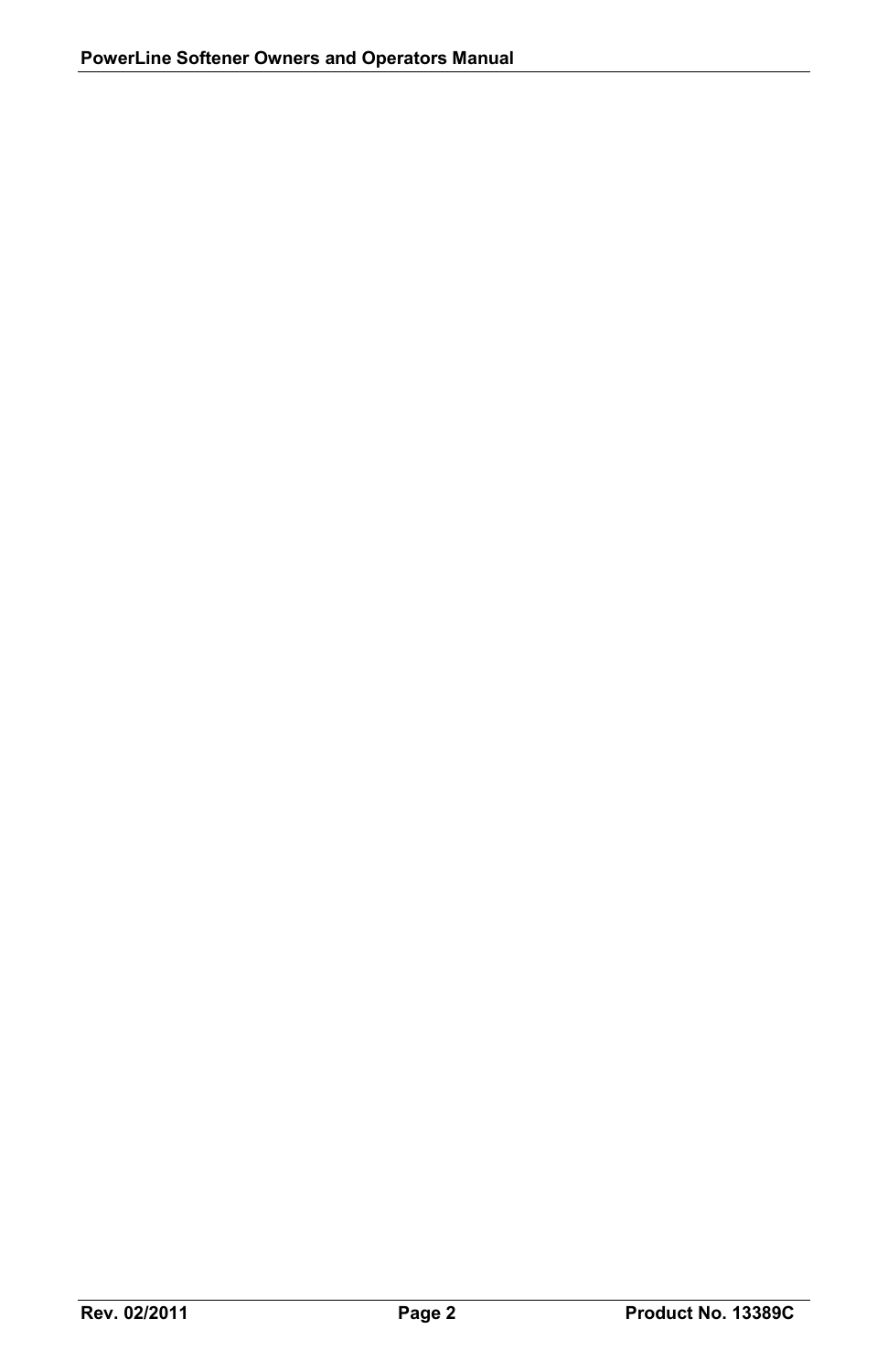# **Table of Contents**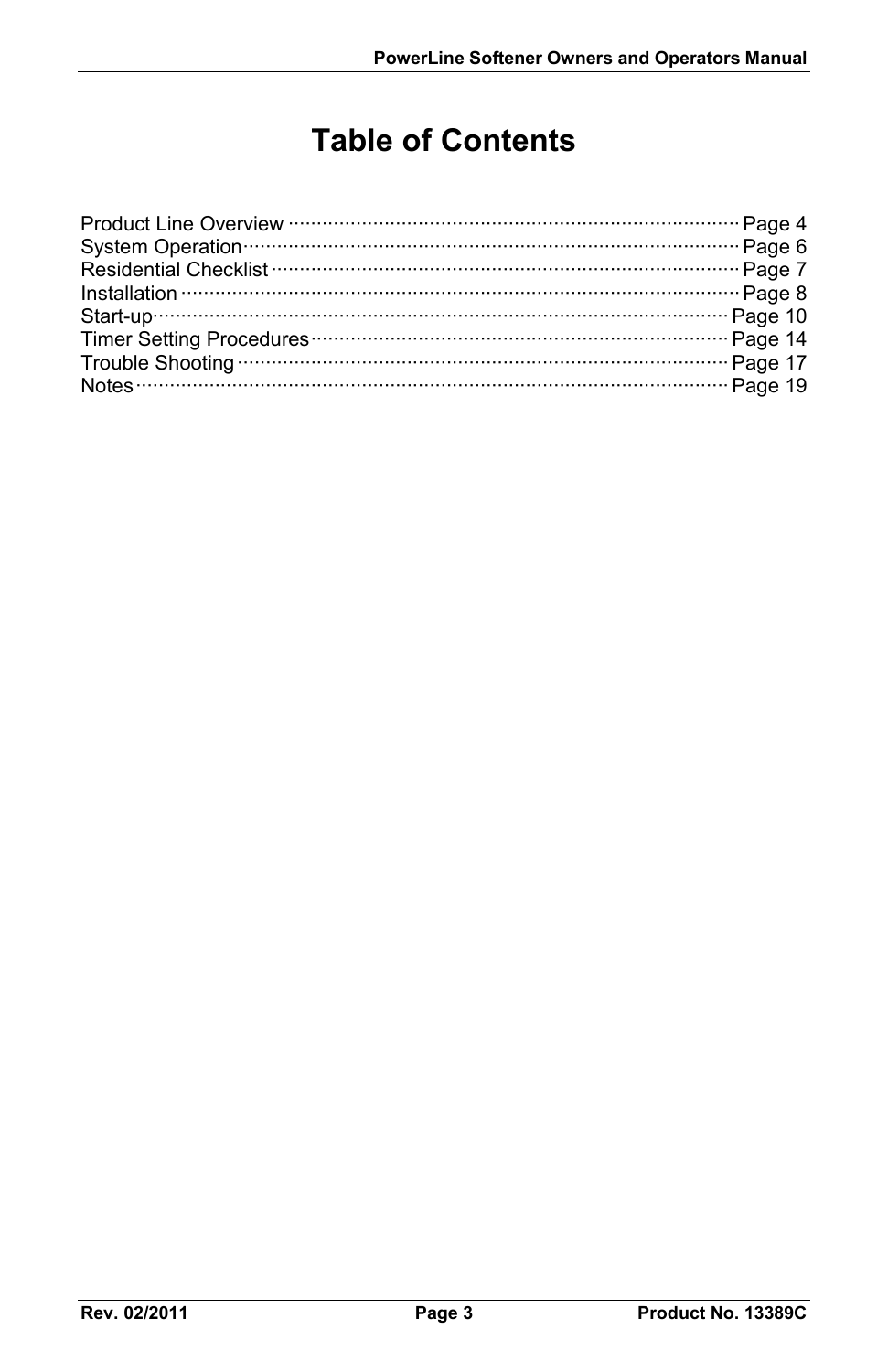### **Product Line Overview**

The PowerLine Softener system is designed for applications with levels of hardness <100 gpg and levels of iron <10 ppm. For applications with greater levels of hardness or iron, a duplex unit is recommended.

The PowerLine Softener is available in four (4) tank sizes, two (2) valve choices; fixed sequence times and adjustable sequence times and two regeneration control options; timered or metered. These options allow the ideal configuration to be used for your application.

| / Iron $*$ |
|------------|
|            |
|            |
|            |
|            |
|            |
|            |
|            |
| 100/10     |
| 100/10     |
| 100/10     |
| 100/10     |
| 100/10     |
| 100/10     |
| 100/10     |
| 100/10     |
|            |

\* hardness in compensated grains/gallon = total hardness + 3x ferrous iron in mg/L

\* as ferrous iron in mg/L

### **Valve Options**

Two valve options are available:



**Fixed Regeneration Sequence Time:** This valve allows for a basic system setup and will provide for operation on inlet water supplied less than 40 grains hardness and 2 ppm of ferrous iron.



**Adjustable Regeneration Sequence Time:** This valve allows for higher levels of hardness and iron to be treated by the system. This valve allows for the time adjustment of each stage of regeneration. This additional control provides for improved performance and reduced water consumption.

#### **Regeneration Control Options**

There are two options for the type of regeneration control signals used on the PowerLine Softeners: timers and meters. Selection between these options will depend on your inlet water quality and desired system efficiency.

> **Timer Control:** This system control will regenerate your softener on a given day of the week. Each PowerLine Softener is designed with a 12 day timer. Set-up is simple, with each day independently

**Max**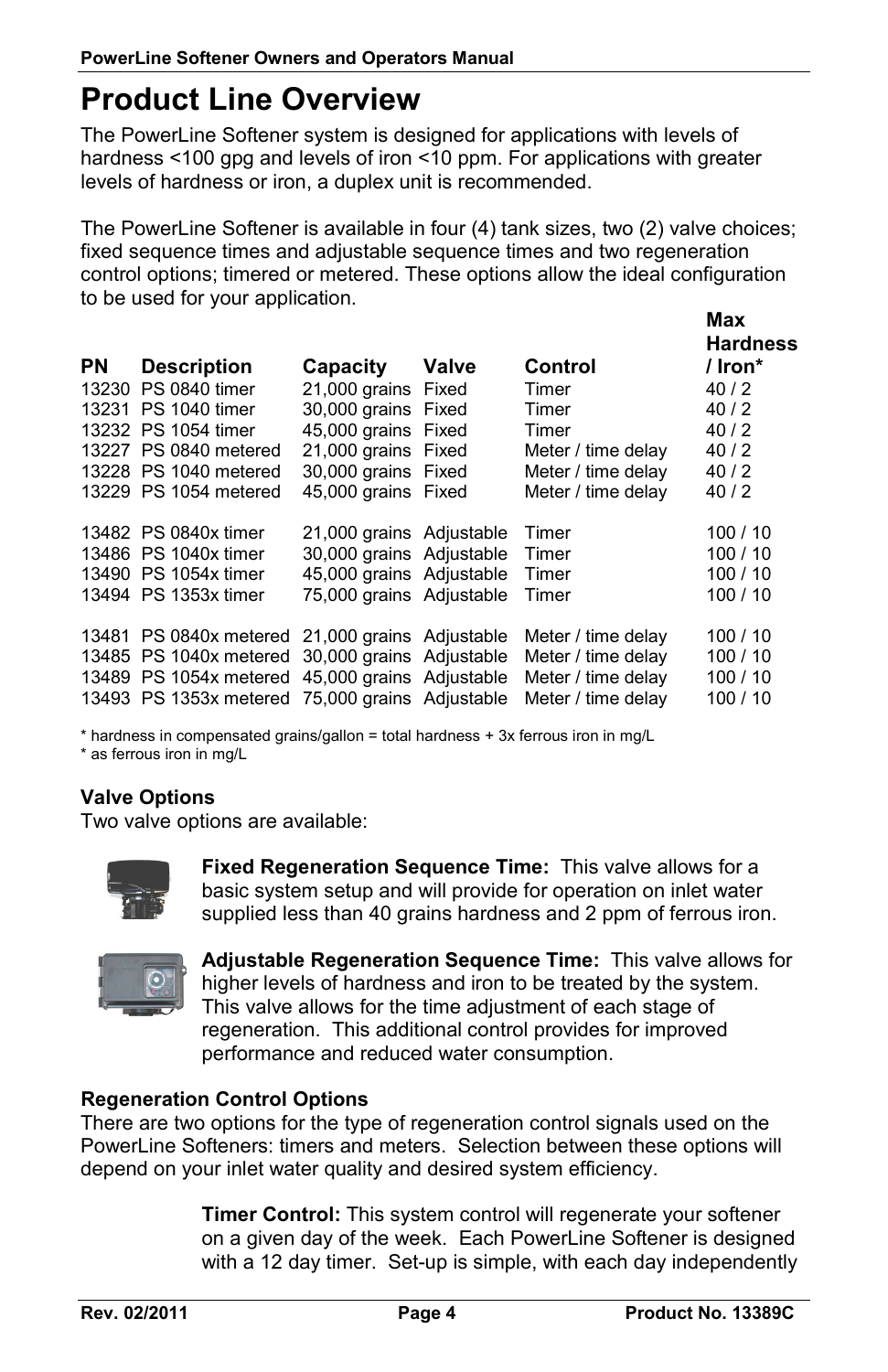selected to start regeneration. If the skipper wheel (day of the week wheel) is programmed to regenerate, then the unit will start a regeneration at 2:00 am on that day.

**Metered with Time Delay:** The metered systems provide improved efficiency over timer configurations, as these units regenerate based on the actual water used. The integrated system meter tracks the volume of water processed, and after the setpoint has been achieved and the unit's regeneration time is met (2:00 am), regeneration will start.

# **Operational Specifications**

| <b>Description</b>         | <b>Service</b> | Injector   | <b>Backwash</b> | <b>Resin</b>        |
|----------------------------|----------------|------------|-----------------|---------------------|
|                            | <b>Flow</b>    |            |                 | Volume              |
| PS 0840 - Timer & Metered  | 7 gpm          | #1, white  | $1.5$ qpm       | $0.7 \text{ ft}^3$  |
| PS 1040 - Timer & Metered  | 9 gpm          | #1, white  | $2.0$ gpm       | $1.0 \text{ ft}^3$  |
| PS 1054 - Timer & Metered  | 12 gpm         | #1, white  | $2.4$ qpm       | 1.5 $\text{ft}^{3}$ |
| PS 0840x - Timer & Metered | 7 gpm          | $#0$ , red | $1.5$ qpm       | $0.7 \text{ ft}^3$  |
| PS 1040x - Timer & Metered | 9 qpm          | #1, white  | $2.0$ gpm       | 1.0 $\text{ft}^3$   |
| PS 1054x - Timer & Metered | 12 gpm         | #1, white  | $2.4$ gpm       | $1.5 \text{ ft}^3$  |
| PS 1353x - Timer & Metered | 13 qpm         | #3, yellow | $4.0$ gpm       | $2.5 \text{ ft}^3$  |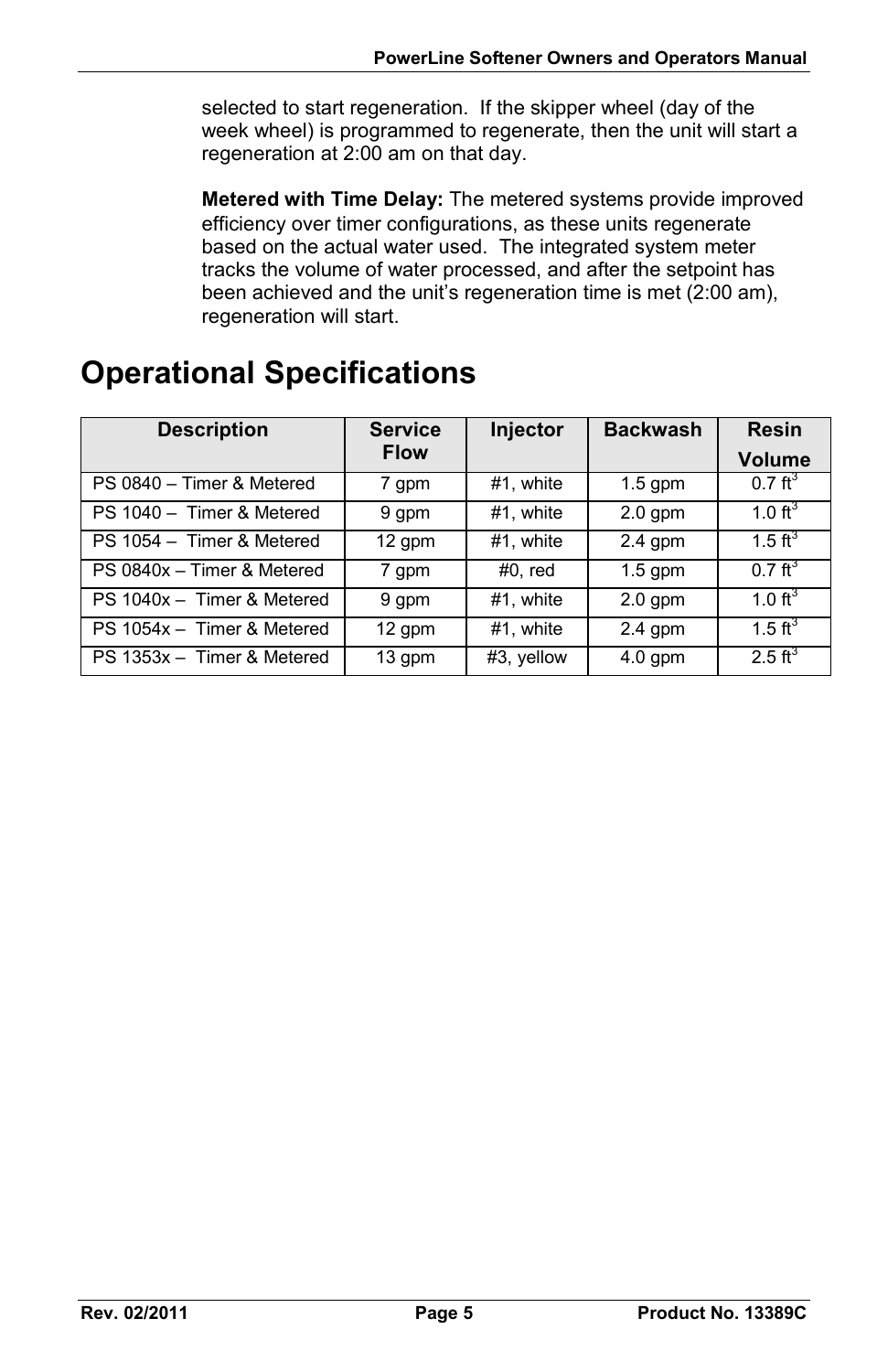## **Operational Sequence Definitions**

**Service:** Hard water enters unit at valve inlet and flows down through the mineral in the mineral tank. Conditioned water enters center tube through the bottom distributor, then flows up through the center tube, around the piston and out the outlet of the valve.

**Preliminary Rinse:** Slow rinse of the resin bed. Water flows down through the resin bed, up the bottom distributor and out the drain.

**Backwash:** Hard water enters unit at valve inlet, flows through the piston, down center tube, through the bottom distributor, and up through the resin, around the piston and out the drain line. Water is passed through the resin bed in the opposite direction of normal flow, which flushes suspended matter out of the resin tank. Backwashing also loosens the resin bed which becomes compacted during the softening (service) cycle.

**Brine/Slow Rinse:** Hard water enters the unit at valve inlet, flows up into the injector housing and down through the nozzle and throat to draw brine from the brine tank, brine flows down through resin and enters the center tube through the bottom distributor and out through the drain line. The resin beads are washed with the strong solution of salt water which is called the brine solution. Since the resin beads prefer calcium and magnesium ions, the slow rinse allows an overwhelming concentration of sodium ions to overpower and force the calcium and magnesium ions off of the resin beads and are then discharged down the drain.

**Rapid Rinse:** The resin bed is rinsed to remove excess brine solution from the tank, and the resin beads are then ready to produce soft water again. Hard water enters unit at valve inlet, flows through the piston, down the center tube, through the bottom distributor, and up through the resin bed, around the piston and out the drain line.

**Brine Tank Refill:** Hard water enters unit at valve inlet, flows up through the injector housing, through the brine valve to refill the brine tank. Valve is now delivering soft water to the home. Raw water is refilling the brine tank to make a brine solution for the next regeneration.

**Regeneration:** When the valve is in regeneration, raw water is being passed to service until rapid rinse is complete.

# **System Operational Sequences**

| Sequence                 | <b>Fixed Valve</b> | Adjustable Valve |
|--------------------------|--------------------|------------------|
| Service                  |                    |                  |
| <b>Preliminary Rinse</b> |                    |                  |
| <b>Backwash</b>          | x                  | X                |
| Brine / Slow Rinse       |                    | х                |
| Rapid Rinse              | x                  | х                |
| <b>Brine Tank Refill</b> | х                  | x                |
| Regeneration             |                    |                  |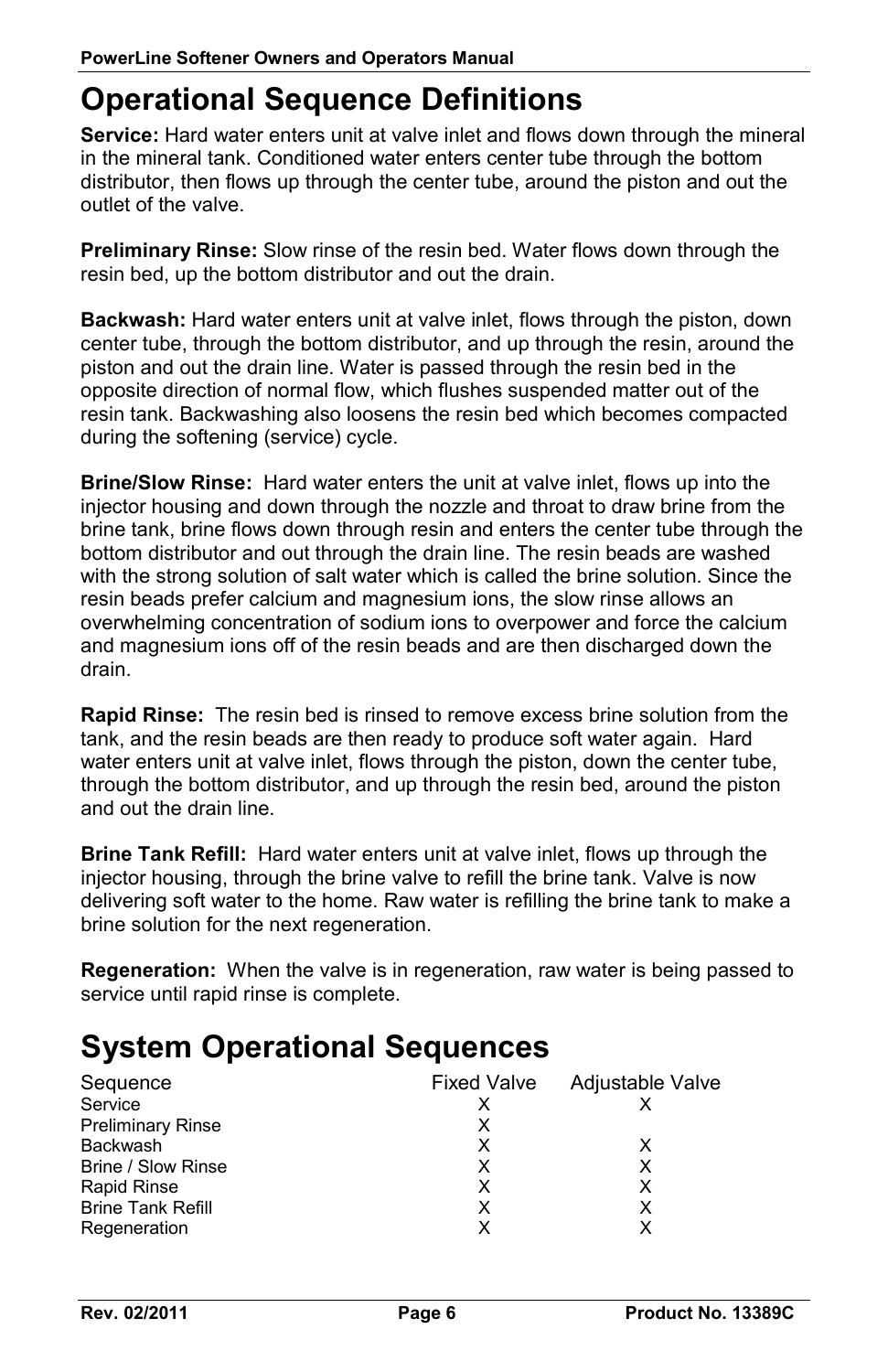# **Residential Checklist**

### **Adding Salt**

Ensure that the salt level in the brine tank is always above the water line.

#### **Water Pressure**

Inlet water pressure range of 20-125 psi is required for regeneration valve to operate effectively.

#### **Electrical Facilities**

An uninterrupted alternating current (A/C) supply is required. Please make sure voltage supply is compatible with unit before installation.

### **Existing Plumbing**

Condition of existing plumbing should be free from lime and iron buildup. Replace piping that has heavy lime and/or iron buildup. If piping is clogged with iron, install a separate iron filter unit ahead of the water softener.

#### **By-pass Valves**

Always provide for the installation of a by-pass valve if unit is not equipped with one. If valve is leaking, turn by-pass from Service to the By-pass position.

**NOTE:** If the valve continues to leak after turning the by-pass to By-pass position, shut off the main water line and call your local service technician (preferably the one who installed the system) IMMEDIATELY.

### **CAUTION**

- Do not exceed water pressure of 120 psi.
- Do not exceed water temperature of 110 °F.
- Do not subject unit to freezing conditions.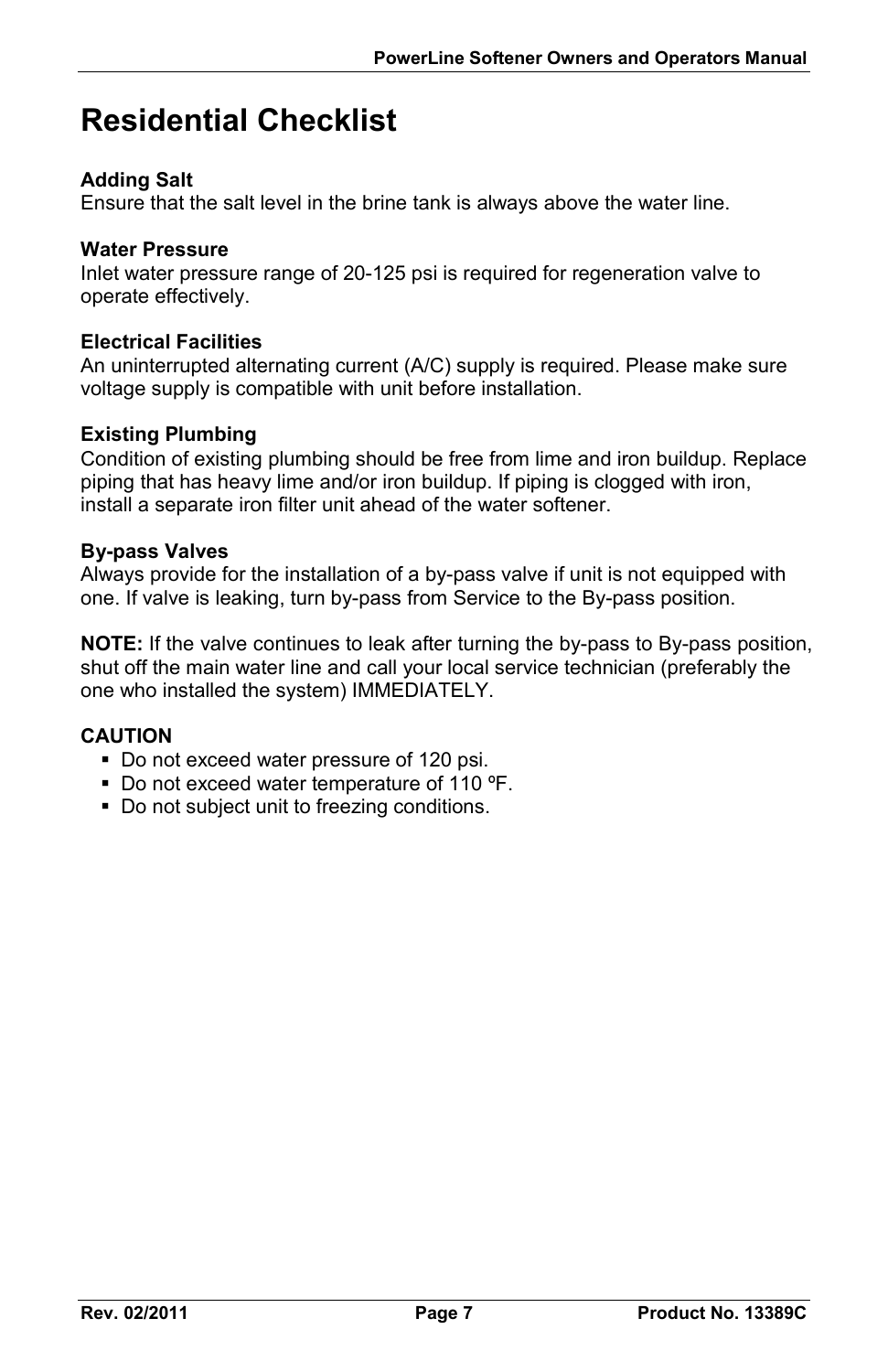### **Installation**

### **Existing Plumbing**

Condition of existing plumbing should be free from lime and iron buildup. Replace piping that has heavy lime and/or iron buildup.

#### **Location of Softener and Drain**

Locate the system close to a clean working drain and connect according to local plumbing codes.

#### **By-pass Valves**

Always provide for the installation of a by-pass valve if unit is not equipped with one.

#### **CAUTION**

- Do not exceed water pressure of 120 psi.
- Do not exceed water temperature of 110 °F.
- Do not subject unit to freezing conditions.

#### **Valve Installation and Start-up Procedures**

- 1. Place the softener tank where you want to install the unit. **NOTE:** Be sure the tank is level and on a firm base.
- 2. During cold weather it is recommended that the installer warm the valve to room temperature before operating.
- 3. Perform all plumbing according to local plumbing codes.
	- Use a ½ inch minimum pipe size for the drain.
	- Use a  $\frac{3}{4}$  inch drain line for backwash flow rates that exceed 7 gpm or length that exceeds 20 ft (6 m).
- 4. Cut the 1 inch distributor tube (1.050 O.D.) flush with top of each tank.
- 5. Lubricate the distributor O-ring seal and tank O-ring seal. Place the main control valve on tank. **NOTE:** Only use silicone lubricant.
- 6. Solder joints near the drain must be done before connecting the Drain Line Flow Control fitting (DLFC). Leave at least 6 inches (152 mm) between the DLFC and solder joints when soldering pipes that are connected on the DLFC. Failure to do this could cause interior damage to DLFC.
- 7. Use only Teflon tape on the drain fitting.
- 8. Be sure the floor under the salt storage tank is clean and level.
- 9. If a setting of less than 9 lbs. is used, remove grid plate from salt storage tank.
- 10. Place approximately 1 inch (25 mm) of water above the grid plate. If a grid is not utilized, fill to the top of the air check in the salt tank. Do not add salt to the brine tank at this time.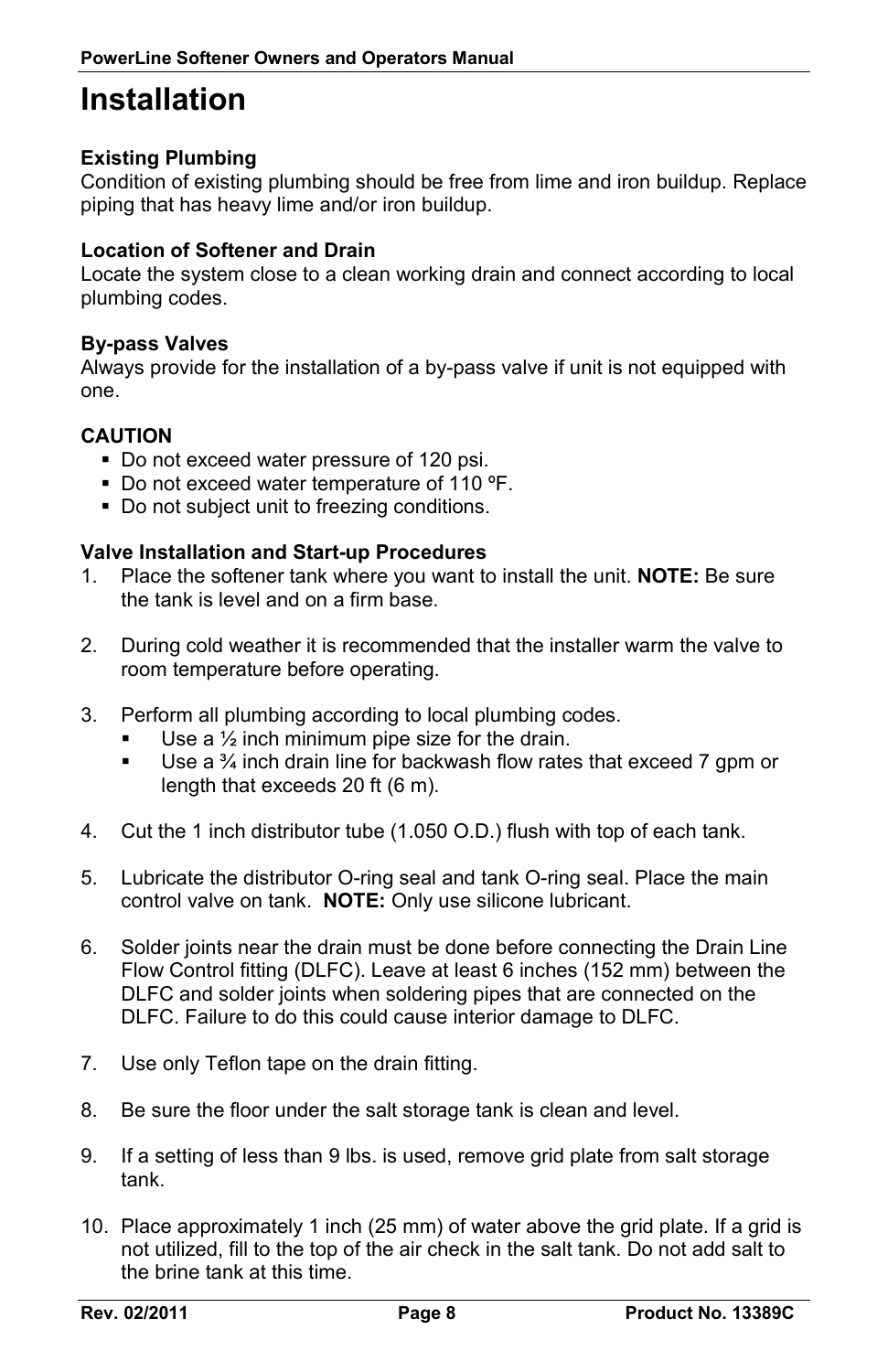- 11. On units with a by-pass, place in By-pass position. Turn on the main water supply. Open a cold soft water tap nearby and let water run a few minutes or until the system is free of foreign material (usually solder) resulting from the installation. Close the water tap when water runs clean.
- 12. Place the by-pass in the Service position and let water flow into the softener tank. When water flow stops, slowly open a cold water tap nearby and let water run until air is purged from the unit. Then close tap. **Note:** There may be some initial "color throw" from the media in the tank.
- 13. Plug the valve into an approved power source. When the valve has power, it drives to the Service position.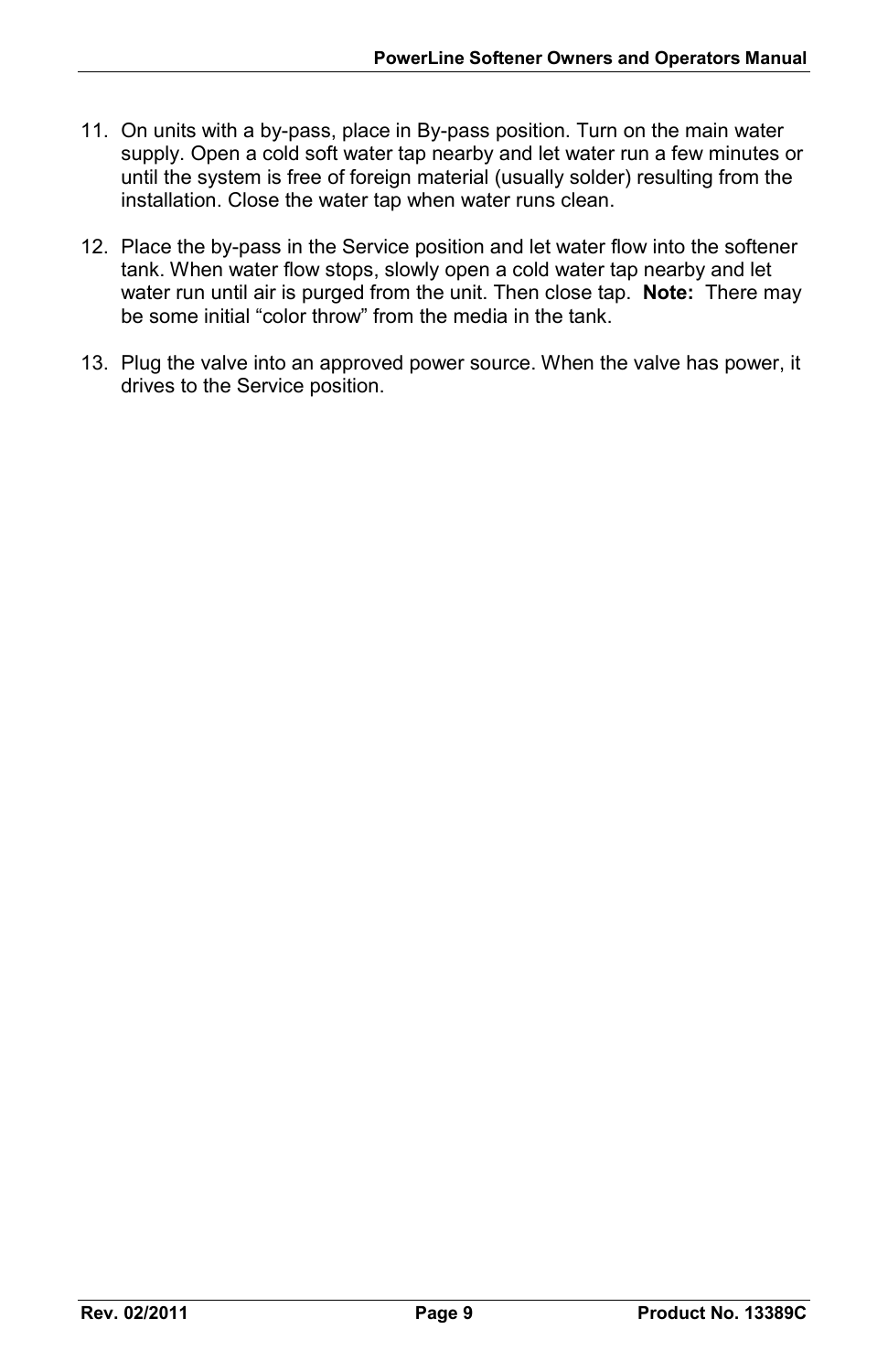## **PowerLine Fixed Regen, Timered Systems-Start-up Procedures**



- **NOTE:** Install the water softener with the inlet, outlet and drain connections made according to manufacturer's recommendations and to meet applicable plumbing codes.
- 1. Manually index the softener control into the Service position and let water flow into the resin tank. When the water flow stops, open a softened water tap until all air is released from the lines. Then close tap. **NOTE:** Manually dial the various regeneration positions by turning the knob on the front of the control until the indicator shows that the softener is in the desired position.
- 2. Manually index the control to the Backwash position and allow water to flow at the drain for 3 or 4 minutes.
- 3. Remove back cover plate.
- 4. Make sure that the salt dosage is set as recommended by the manufacturer. If necessary, set salt according to the setting instruction sheet. Manually index the control to the Brine Fill position, and allow the brine tank to fill to the top of the air check.
- 5. Manually index the control to the Brine Draw position, and allow the control to draw water from the brine tank until it stops.
- 6. Plug in the electrical cord, and look in the sight hole in the back of the motor to see that it is running. Set the days that regeneration is to occur by sliding tabs on skipper wheel outward to expose trip fingers.
	- Each tab is one day.
	- Finger at red pointer is tonight.
	- Moving clockwise from red pointer, extend or retract fingers to obtain the desired regeneration schedule.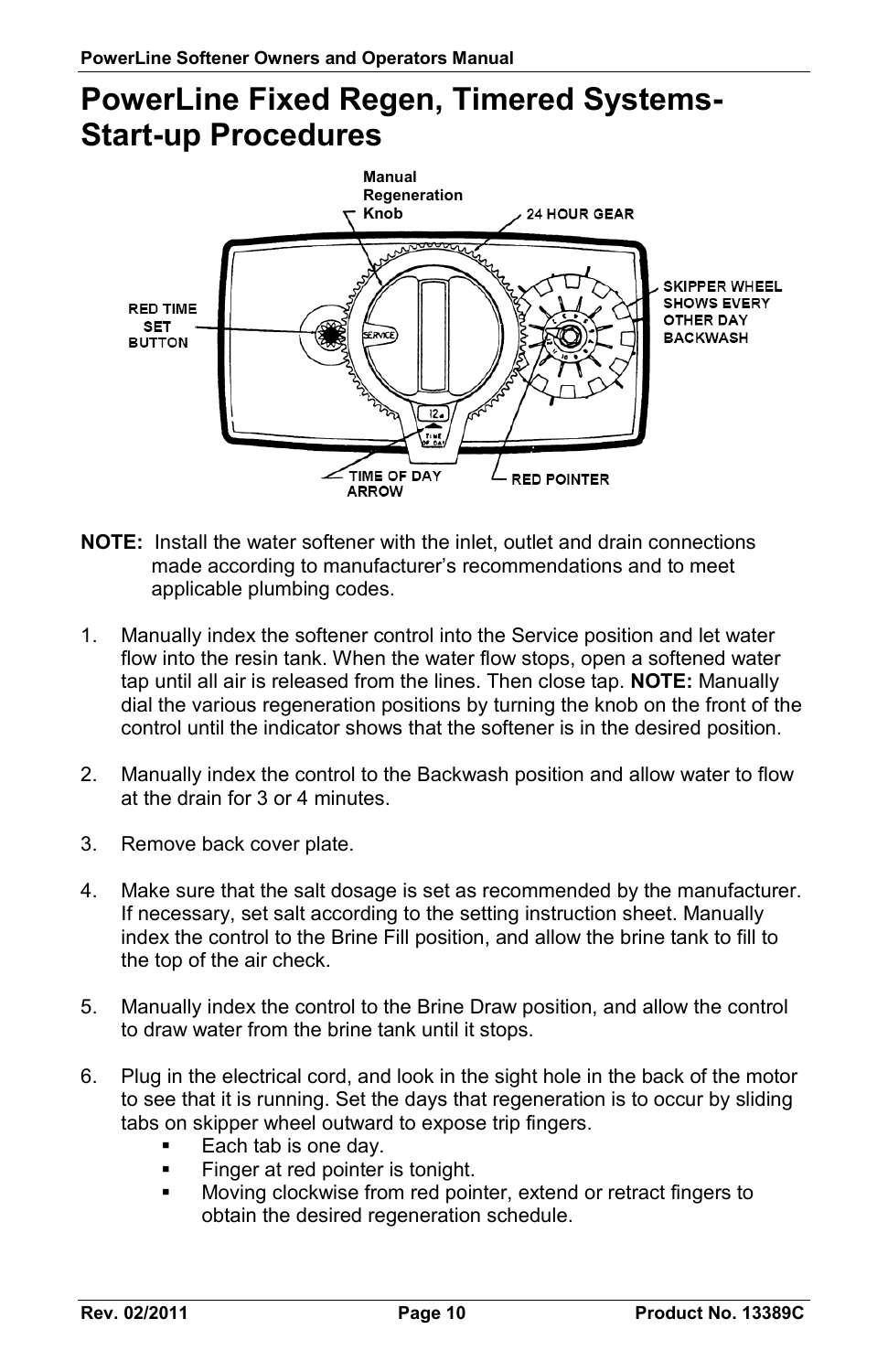- 7. Manually advance the control to the beginning of the Brine Fill position, and allow the control to return to the Service position automatically.
- 8. Fill the brine tank with salt.
- 9. Replace back cover on the control.
- 10. Make sure that any by-pass valving is left in the normal Service position.

# **PowerLine Fixed Regen, Metered Systems-Start-up Procedures**



- 1. Manually index the softener control to the Service position and let water flow into the resin tank. When the water flow stops, open a softened water tap until all air is released from the lines. Then close tap. **NOTE:** The various regeneration positions may be dialed manually by turning the knob on the front of the control until the indicator shows that the softener is in the desired position.
	- To set time of day, press red time set button and turn 24-hour gear until present time of day is at "time of day."
	- Programming procedures calculate the gallon capacity of the system, subtract the necessary reserve requirement and set the gallons available at the small white dot on program wheel gear. Note, drawing shows 850 gallon setting. The capacity (gallons) arrow denotes remaining gallons exclusive of fixed reserve.

ie: Calculated gallon capacity of system is 1000 gallons. Number of people using the system is 4. Use 75 gallons per person for a safe reserve capacity - 300 gallons reserve = 700 gallons available. This number should be set opposite the white dot on program wheel.

2. Rotate program wheel counterclockwise until it stops at Regeneration position.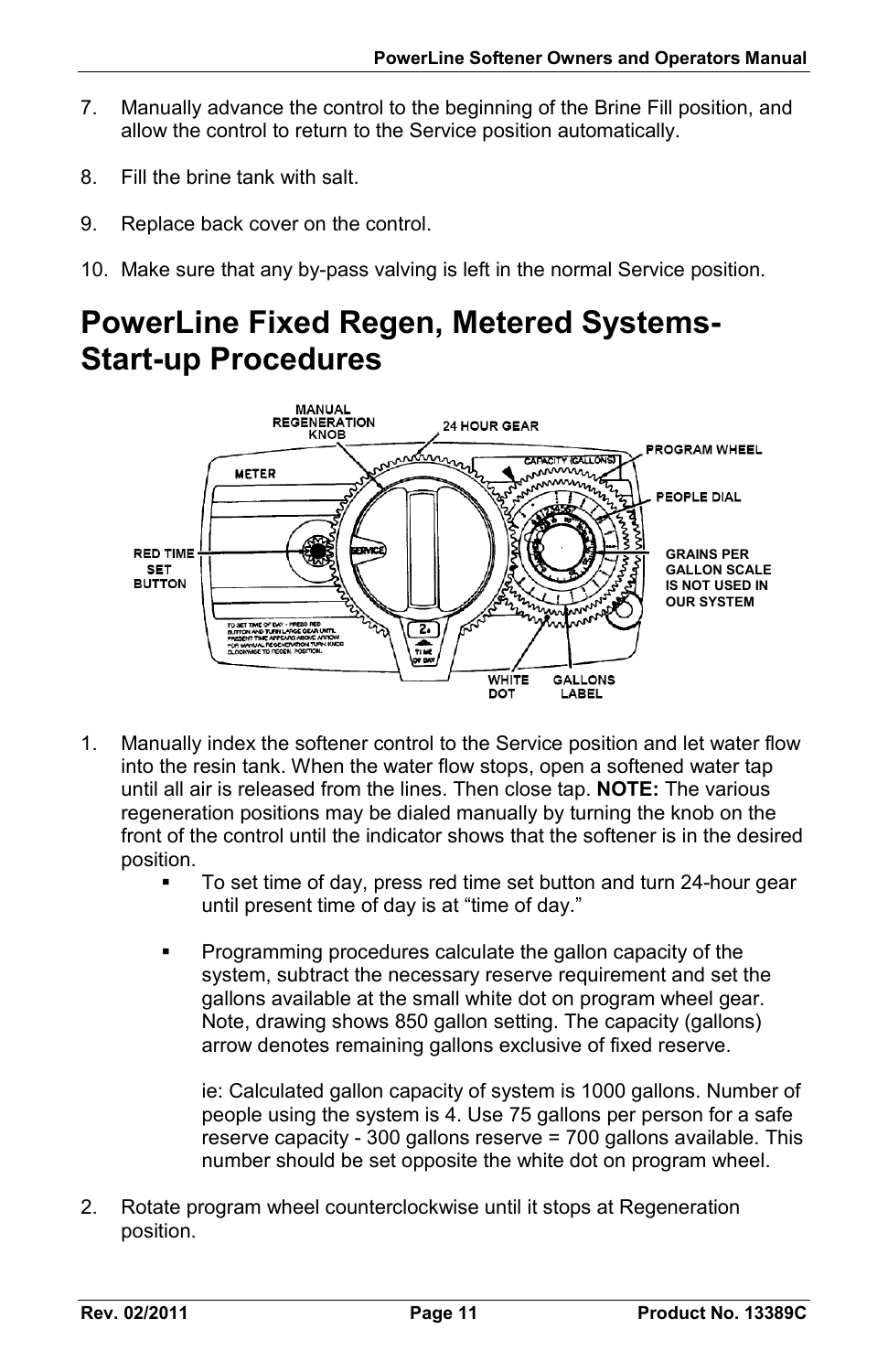#### **PowerLine Softener Owners and Operators Manual**

- 3. Manually index the control to the Backwash position, and allow water to flow at the drain for 3 or 4 minutes.
- 4. Remove back cover plate.
- 5. Make sure that the salt dosage is set as recommended by the manufacturer. Manually index the control to the Brine Fill position, and allow the brine tank to fill to the top of the air check.

| <b>System</b>              | <b>Brine</b>   |
|----------------------------|----------------|
| <b>Description</b>         | <b>Setting</b> |
| PS 0840 - Timer & Metered  | $10.5$ lbs.    |
| PS 1040 - Timer & Metered  | $15$ lbs.      |
| PS 1054 - Timer & Metered  | 22.5 lbs.      |
| PS 0840x - Timer & Metered | $10.5$ lbs.    |
| PS 1040x - Timer & Metered | $15$ lbs.      |
| PS 1054x - Timer & Metered | $22.5$ lbs.    |
| PS 1353x - Timer & Metered | 31.5           |

- 6. Manually index the control to the Brine Rinse position, and allow the control to draw water from the brine tank until it stops.
- 7. Plug in the electrical cord and look in the sight hole in the back of the monitor to see that it is running.
- 8. Manually advance the control to the beginning of the Brine Fill position, and allow the control to return to the Service position automatically.
- 9. Fill the brine tank with salt.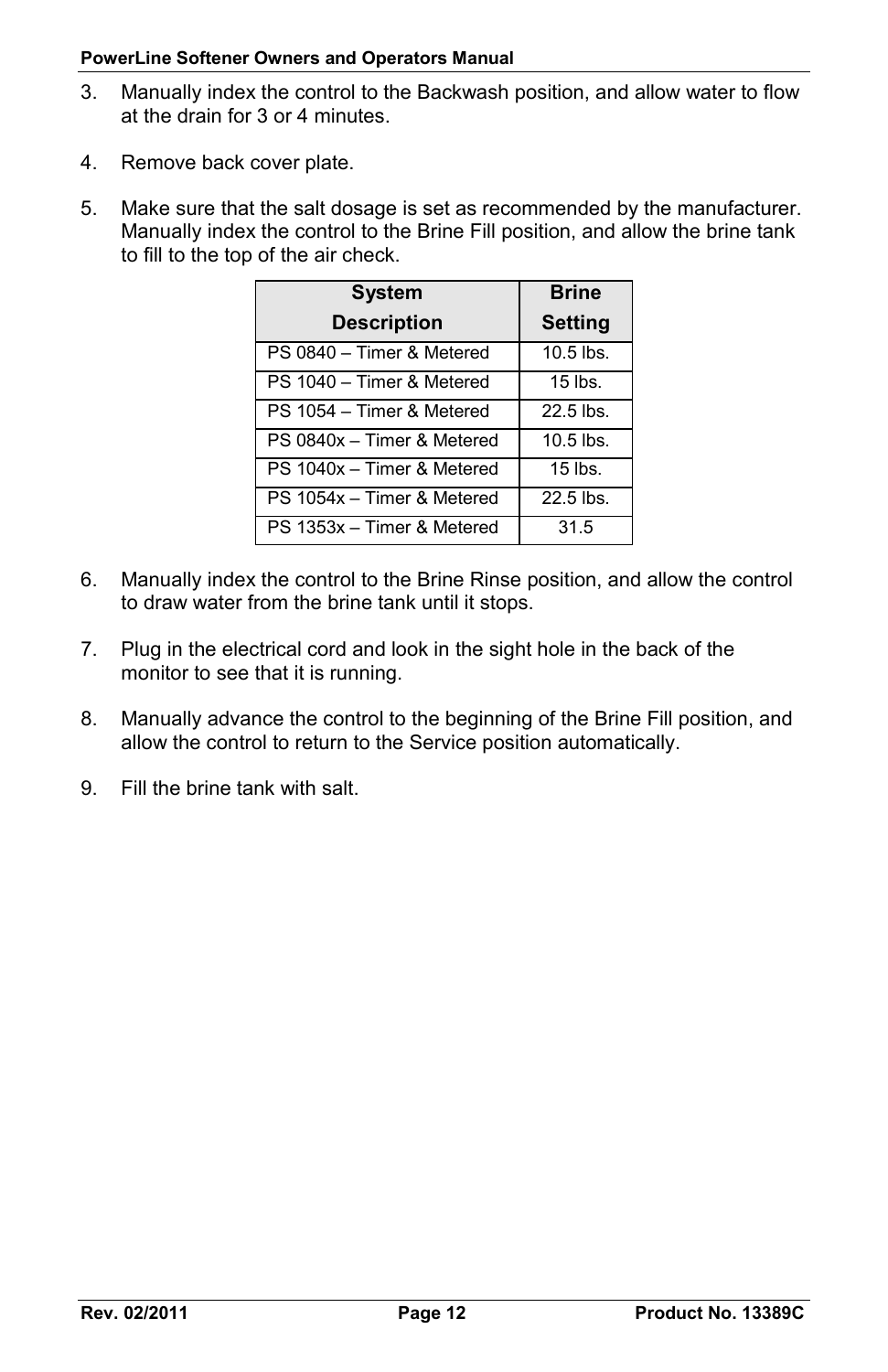## **PowerLine Adjustable Regen, Timered Systems-Start-up Procedures**



- **NOTE:** Install the system with the inlet, outlet and drain connections made according to manufacturer's recommendations and to meet applicable plumbing codes.
- 1. Remove control box cover.
- 2. Set "Time of Day" and "Program Wheel." Rotate program wheel counter clockwise until it stops at regeneration position.
- 3. Observe regeneration cycle settings. Arrange cycle times as determined.
- 4. **Note**: To set the various positions listed in #5 below: turn the manual regeneration knob slowly in a clockwise direction until the Program Micro Switch lifts on top of the first set of pins. Allow the drive motor to move the piston to the next regeneration step. Always allow the motor to stop before moving to the next set of pins or spaces.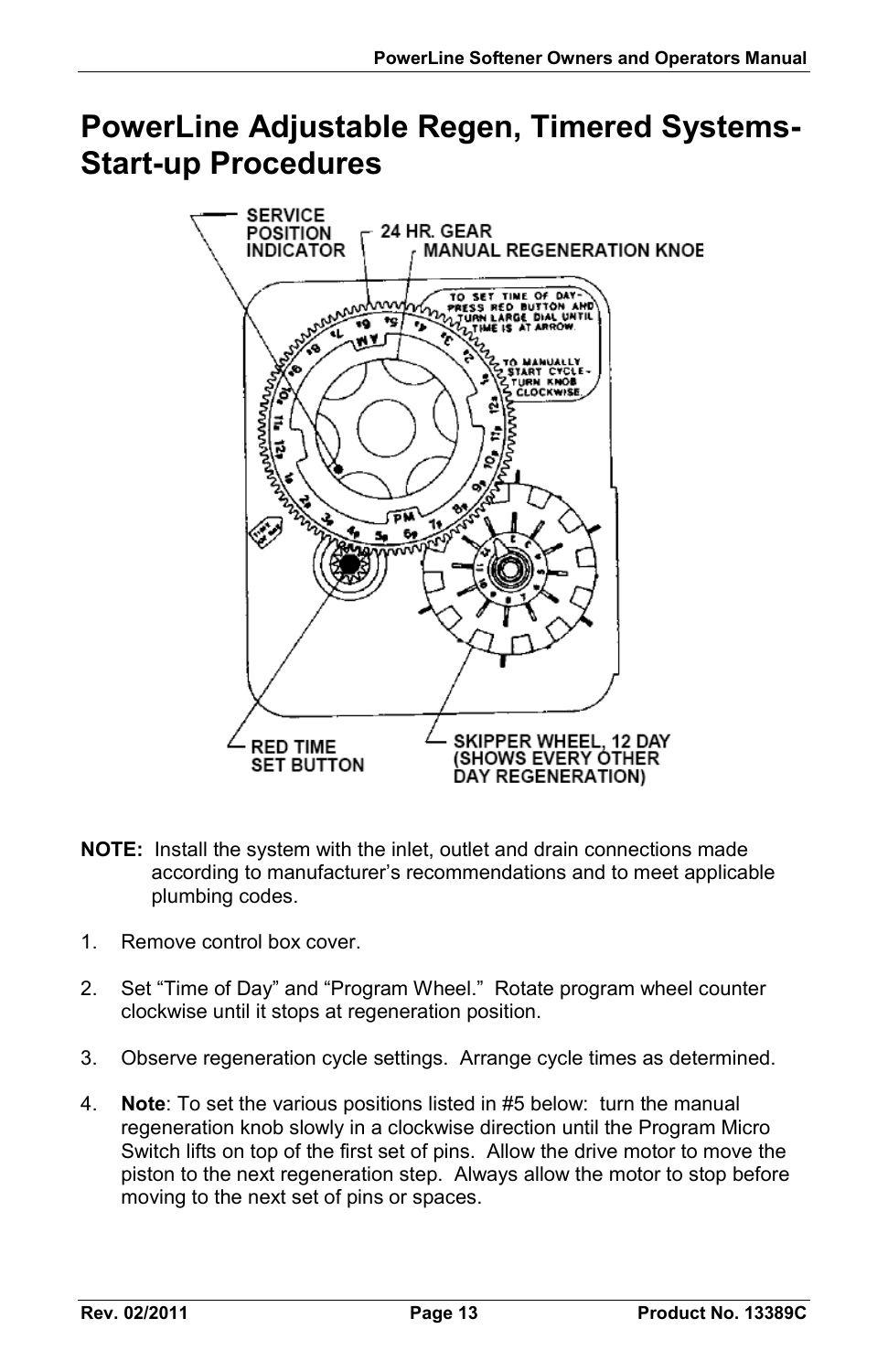- 5. Control Valve Positions
	- a. Service Drive shaft out
	-
	-

b. Backwash **Drive shaft in**<br>c. Brine/Slow Rinse **Drive shaft**  $\frac{1}{2}$ c. Brine/Slow Rinse Drive shaft  $\frac{1}{2}$  way out d. Rapid Rinse Drive shaft  $\frac{3}{4}$  way out Drive shaft  $\frac{3}{4}$  way out

- 6. Position valve to backwash, and check to make sure that the drain line flow remains steady for ten (10) minutes or until clear (see above).
- 7. Position valve to rapid rinse, and check the drain line flow. Run for five (5) minutes or wait until the water is clear. (**Note:** Rapid rinse and backwash flow rates should be the same).
- 8. Replace control box cover.

### **PowerLine Timer Setting Procedures**

#### **1. How to Set Days on Which System is to Backwash**

Rotate skipper wheel until the number "1" is at the red pointer.

Set the days that regeneration is to occur by sliding tabs on the skipper wheel outward to expose trip fingers. Each tab is one day. Finger at red pointer is tonight.

Moving clockwise from the red pointer, extend or retract fingers to obtain the desired regeneration schedule.

#### **2. How to Set the Time of Day**

Press and hold in the red button to disengage the drive gear.

Turn the large gear until the actual time of day is at the time of day pointer.

Release the red button to again engage the drive gear.

**3. How to Manually Regenerate Your Water Softener at Any Time** Turn the manual regeneration knob clockwise.

The slight movement of the manual regeneration knob engages the program wheel and starts the regeneration program.

The black center knob will make one revolution in the following three (3) hours (approximately ) and stop in the position shown in the previous drawing.

Even though it takes three (3) hours for this center knob to complete one revolution, the regeneration cycle of your unit might be set only ½ of this time.

In any event, conditioned water may be drawn after water stops flowing from the water filter drain line.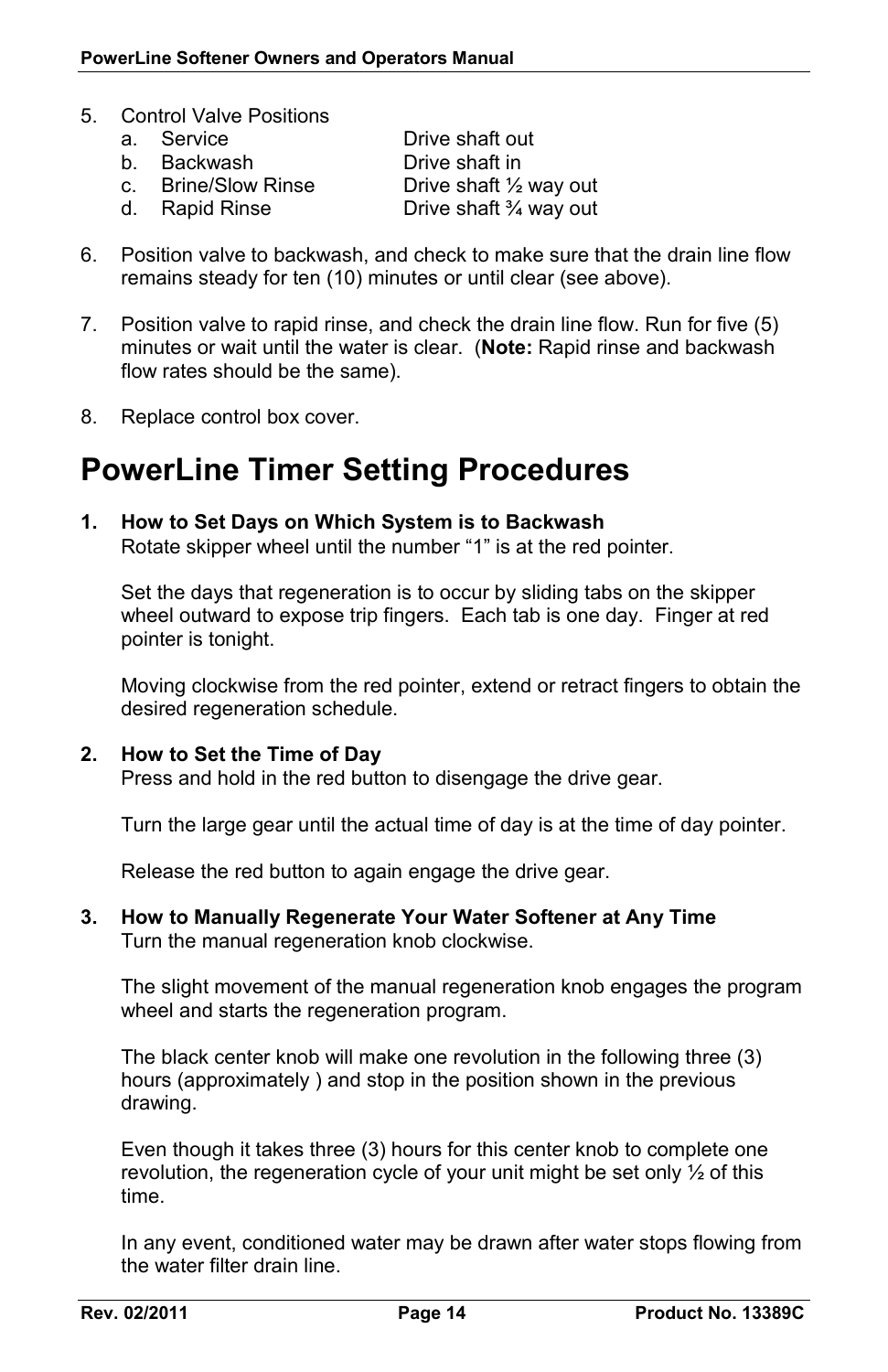### **PowerLine Adjustable Regen, Metered Systems-Start-up Procedures**



### **1. Programming Procedure**

Calculate the gallon capacity of the system, subtract the necessary reserve requirement and set the gallons available opposite the small white dot on the program wheel gear. Note, drawing shows 850 gallon setting. The capacity (gallons) arrow denotes remaining gallons exclusive of fixed reserve.

ie: Calculated gallon capacity of system is 1000 gallons. Number of people using the system is 4. Use 75 gallons per person for a safe reserve capacity - 300 gallons reserve = 700 gallons available. This number should be set opposite the white dot on program wheel.

### **2. How To Set The Time Of Day**

Press and hold in the red button to disengage the drive gear. Turn the large gear until the actual time of day is at the time of day pointer. Release the red button to again engage the drive gear.

**3. How To Manually Regenerate Your Water Conditioner At Any Time:** Turn the manual regeneration knob clockwise.

This slight movement of the manual regeneration knob engages the program wheel and starts the regeneration program.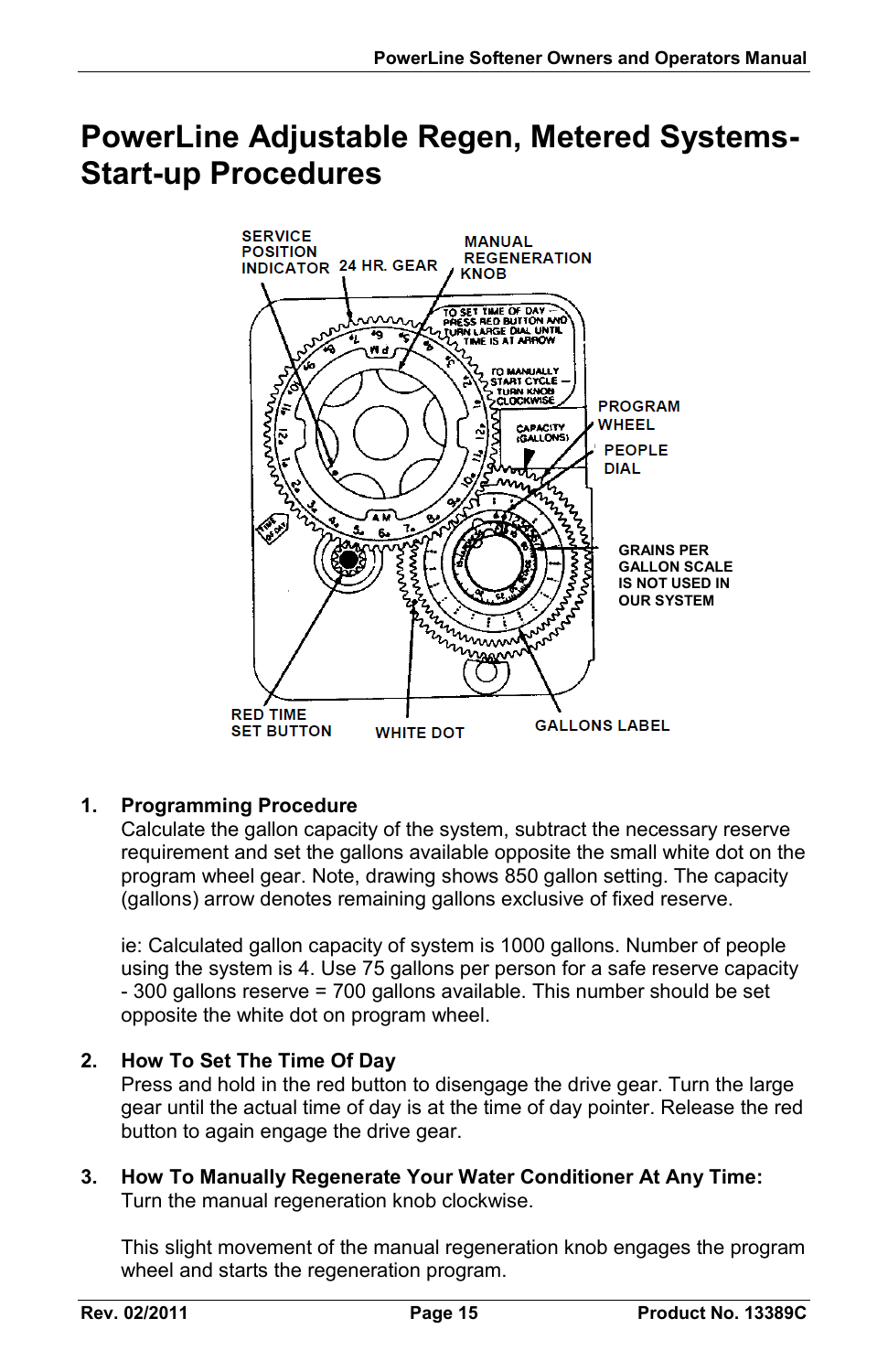The black center knob will make one revolution in the following three hours (approximately) and stop in the position shown in the drawing.

Even thought it takes three hours for this center knob to complete one revolution, the regeneration cycle of your unit might be set only one half of this time.

In any event, conditioned water may be drawn after rinse water stops flowing from the water conditioner drain line.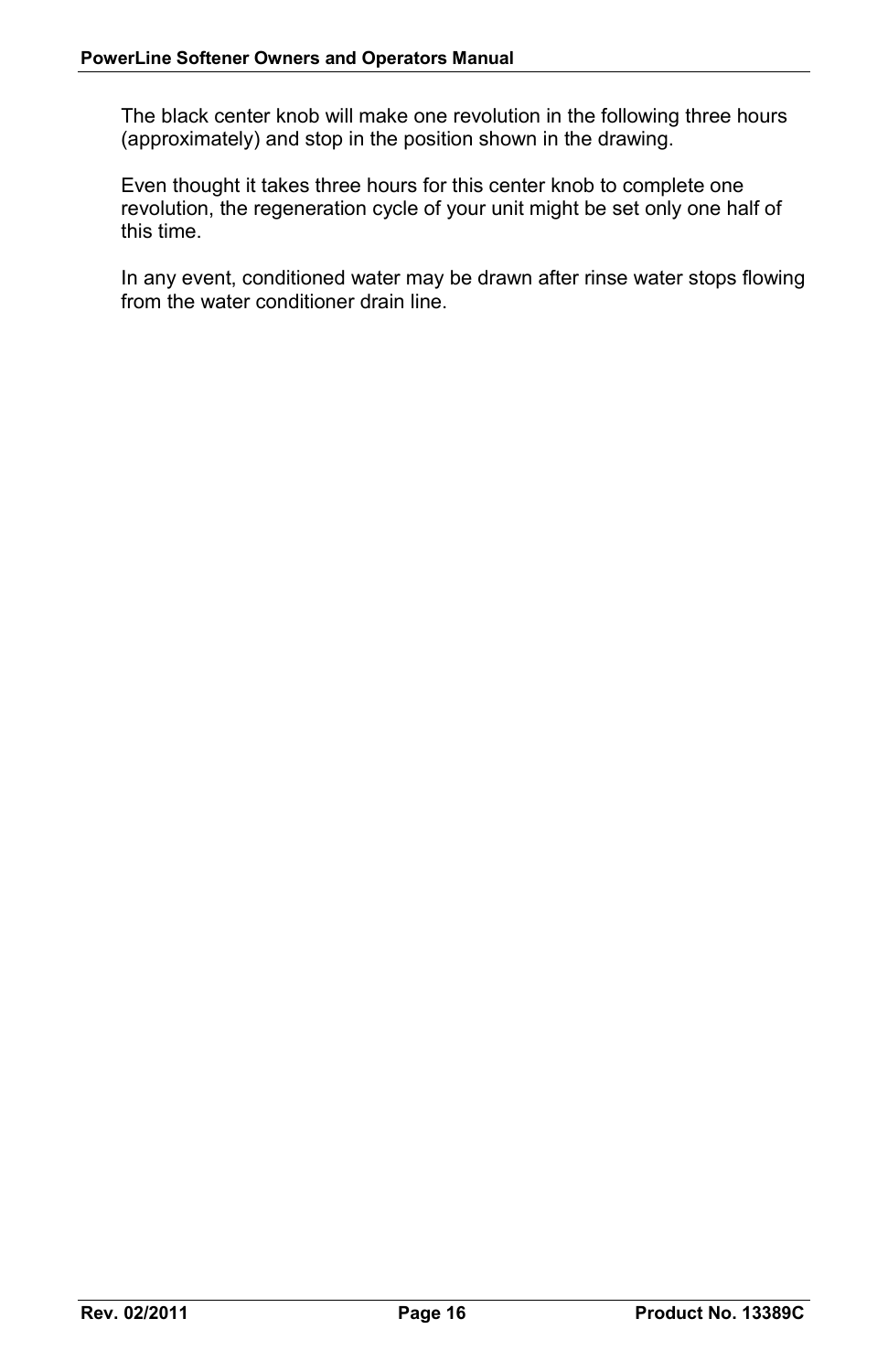# **PowerLine Softener Troubleshooting**

| Softener fails to regenerate.            | A. Electrical service to unit has<br>been interrupted.                                  | A. Assure permanent electrical<br>service (check fuse, plug, pull                                                       |
|------------------------------------------|-----------------------------------------------------------------------------------------|-------------------------------------------------------------------------------------------------------------------------|
|                                          | <b>B.</b> Timer is defective.                                                           | chain or switch).<br>B. Replace timer.                                                                                  |
|                                          | C. Power failure.                                                                       | C. Reset time of day.                                                                                                   |
| Softener delivers hard                   |                                                                                         |                                                                                                                         |
| water.                                   | A. By-pass valve is open.<br>B. No salt in brine tank.                                  | A. Close by-pass valve.<br>B. Add salt to brine tank and<br>maintain salt level above water<br>level.                   |
|                                          | C. Injectors or screen is plugged.<br>D. Insufficient water flowing into<br>brine tank. | C. Replace injectors and screen.<br>D. Check brine tank fill time and<br>clean brine line flow control if<br>plugged.   |
|                                          | E. Hot water tank hardness.                                                             | E. Repeated flushings of the hot<br>water tank is required.                                                             |
|                                          | F. Leak at distributor tube.                                                            | F. Make sure distributor tube is<br>not cracked. Check O-ring and<br>tube pilot.                                        |
|                                          | G. Internal valve leak.                                                                 | G. Replace seals and spacers<br>and/or piston.                                                                          |
| Unit uses too much salt.                 | A. Improper salt setting.                                                               | A. Check salt usage and salt<br>setting.                                                                                |
|                                          | B. Excess water in brine tank.                                                          | B. See excessive water in brine<br>tank.                                                                                |
| Loss of water pressure.                  | A. Iron buildup in line to water<br>softener.                                           | A. Clean line to water filter.                                                                                          |
|                                          | B. Iron buildup in water softener.                                                      | B. Clean control and add media<br>cleaner to media bed.                                                                 |
|                                          | C. Inlet control plugged due to<br>foreign material loose from                          | Increase frequency of<br>regeneration.                                                                                  |
|                                          | pipes by recent work done on<br>plumbing system.                                        | C. Remove piston and clean<br>control.                                                                                  |
| Loss of media through<br>drain line.     | A. Air in water system.                                                                 | A. Assure that well system has<br>proper air elimination control.<br>Check for dry well condition.                      |
| Iron in conditioned water.               | A. Fouled media bed.                                                                    | A. Check backwash, brine draw<br>and brine tank fill, increase<br>frequency of regeneration,<br>increase backwash time. |
| <b>Excessive water in brine</b><br>tank. | A. Plugged drain line flow control.                                                     | A. Clean flow control.                                                                                                  |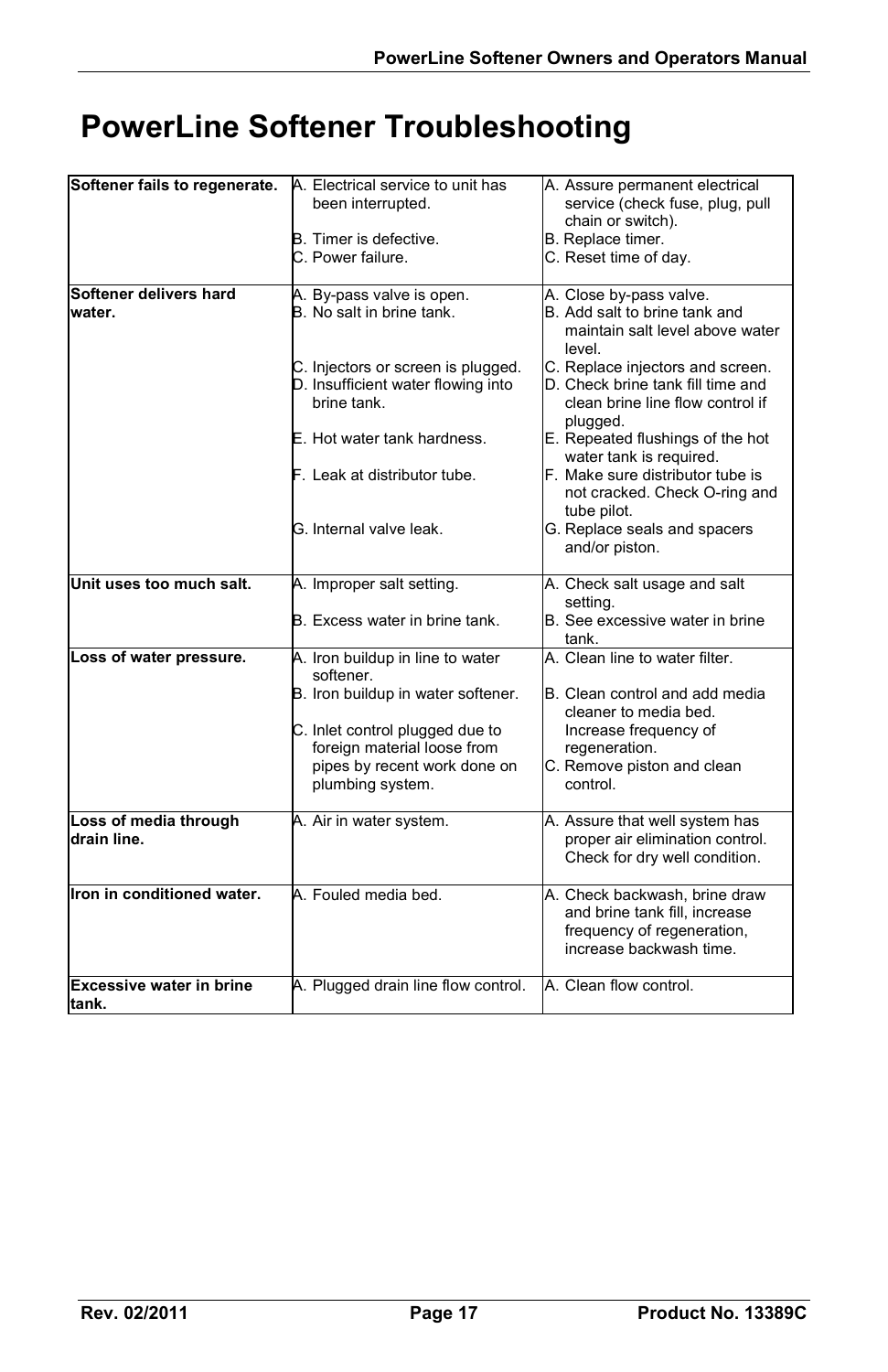| Salt water in service line.            | A. Plugged injector system.<br>B. Timer not cycling.<br>C. Foreign material in brine valve.<br>D. Foreign material in brine line<br>flow control.                 | A. Clean injector and replace<br>screen.<br>B. Replace timer.<br>C. Clean or replace brine valve.<br>D. Clean brine line flow control.                                                                                                               |
|----------------------------------------|-------------------------------------------------------------------------------------------------------------------------------------------------------------------|------------------------------------------------------------------------------------------------------------------------------------------------------------------------------------------------------------------------------------------------------|
| Softener fails to draw brine.          | A. Draw line flow control is<br>plugged.<br>B. Injector is plugged.<br>C. Injector screen plugged.<br>D. Line pressure is too low.<br>E. Internal control leak.   | A. Clean drain line flow control.<br>B. Clean or replace injectors.<br>C. Replace screen.<br>D. Increase line pressure<br>(minimum 20 psi).<br>E. Change seals, spacers and/or<br>piston assembly.                                                   |
| <b>Control cycles</b><br>continuously. | A. Faulty timer mechanism.                                                                                                                                        | A. Replace timer.                                                                                                                                                                                                                                    |
| Drain flows continuously.              | A. Foreign material in control.<br>B. Internal control leak.<br>C. Control valve jammed in brine<br>or backwash position.<br>D. Timer motor stopped or<br>jammed. | A. Remove piston assembly and<br>inspect bore, remove foreign<br>material and check control in<br>various regeneration positions.<br>B. Replace seals and/or piston<br>assembly.<br>C, Replace seals and/or piston<br>assembly.<br>D. Replace timer. |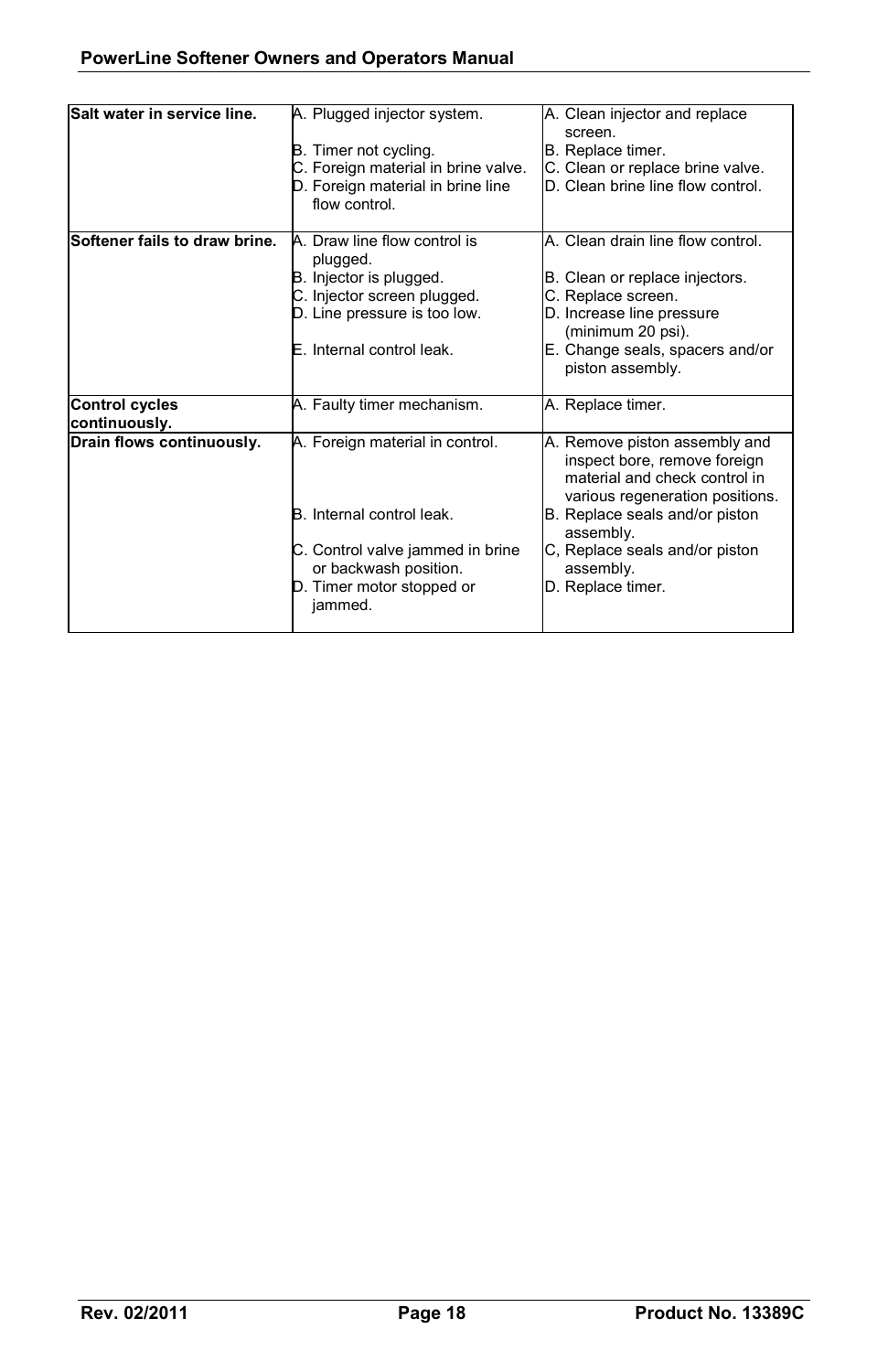| Notes: |  |
|--------|--|
|        |  |
|        |  |
|        |  |
|        |  |
|        |  |
|        |  |
|        |  |
|        |  |
|        |  |
|        |  |
|        |  |
|        |  |
|        |  |
|        |  |
|        |  |
|        |  |
|        |  |
|        |  |
|        |  |
|        |  |
|        |  |
|        |  |
|        |  |
|        |  |
|        |  |
|        |  |
|        |  |
|        |  |
|        |  |